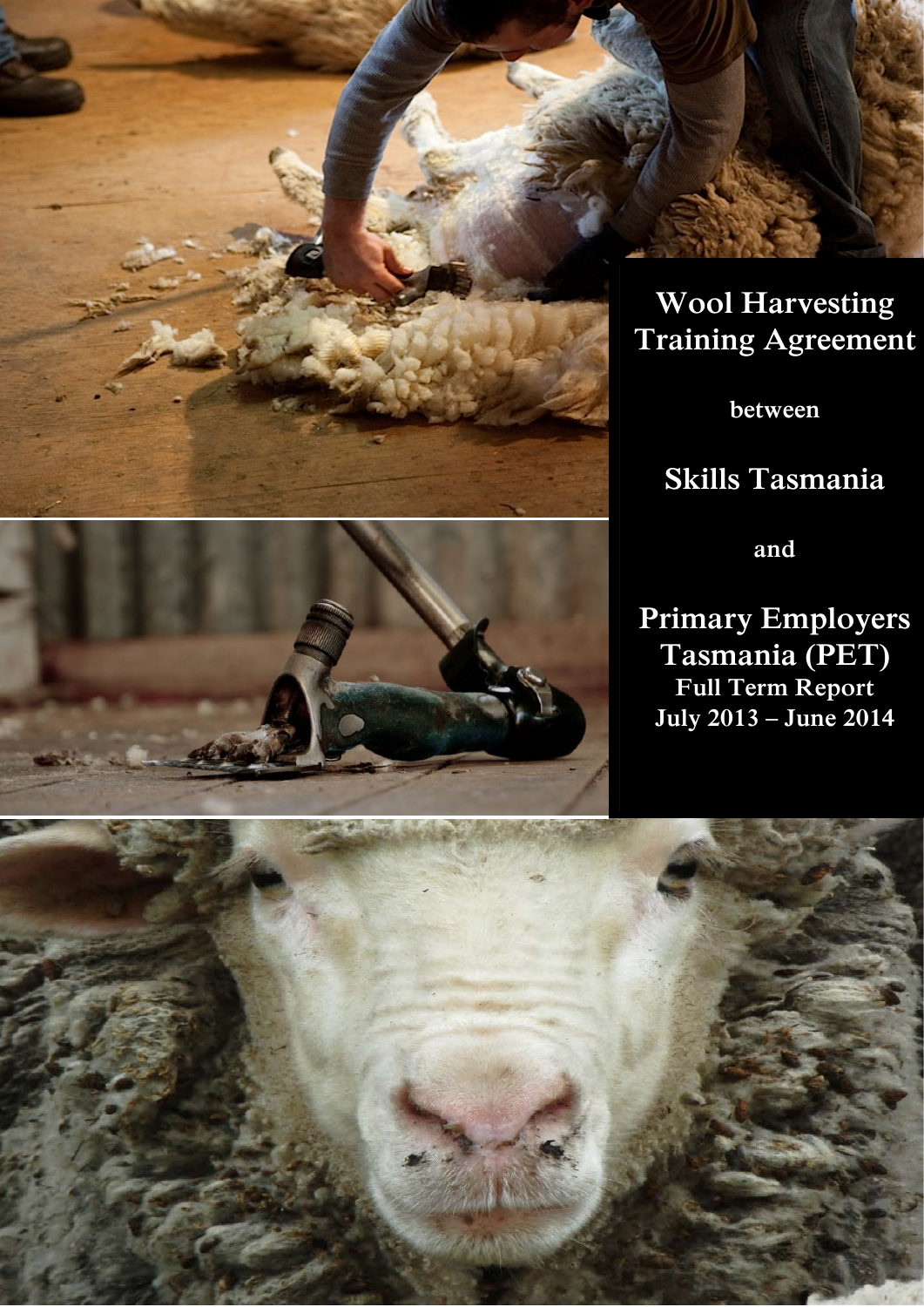# **WOOL HARVESTING TRAINING AGREEMENT**

Skills Tasmania has granted funds to PET as a contribution towards the cost of the delivery of training to improve the skills and productivity of the Tasmanian Wool Industry.

This is the full-term report for the second year of a three-year funding agreement. The three-year funding agreement is renewable each year subject to PET meeting certain deliverables as specified in the agreement.

#### **Program Deliverables:**

The intended deliverables are traineeships, regional coaching in sheds for shearers and wool handlers, novice/improver workshops and industry contractor workshops.

PET is pleased to provide this full-year activity report to Skills Tasmania in accordance with the Deed of Grant between the parties.

#### **Introduction:**

The 2013/2014 training year has gone better than expected. The trainer and trainees are adapting well to the new AHC10 Training Package. We are pleased to report that this Wool Harvesting Training Program is now well known and respected within Tasmania's wool industry and continues to generate very strong support from all industry participants, including shearers, wool handlers, contractors/contactors, wool growers, the wool pastoral houses and our other funding partner, Australian Wool Innovation Ltd.

The training program continues to generate strong interest from persons wishing to enter the industry through our formal traineeship program or the traditional learn on the job with in-shed coaching.

The training strategy for the past year has been to complete as much of the in-shed coaching as possible in the first six months with increased emphasis on formal traineeships and novice/improver workshops in the second six months. Our trainer advises that formal traineeships delivered in accordance with the new AHC10 Training Package are much more time consuming than under the previous training regime.

We believe our delivery strategy has worked well allowing our trainer to dovetail the AWI program into the Skills Tasmania program.

There continues to be a high turnover of Wool Handlers in Tasmania and throughout Australia. The principal cause of this being wool handlers progress to become shearers and others leave the industry to take on more permanent work.

The move from wool handler to shearer creates increased training demand for that person then to be trained as a shearer.

All in all, given the seasonal nature of the industry we remain very pleased and enthusiastic with the Wool Harvesting Training program.

# **REPORTING AND PERFORMANCE REQUIREMENTS:**

**Number of formal traineeships commenced and completed**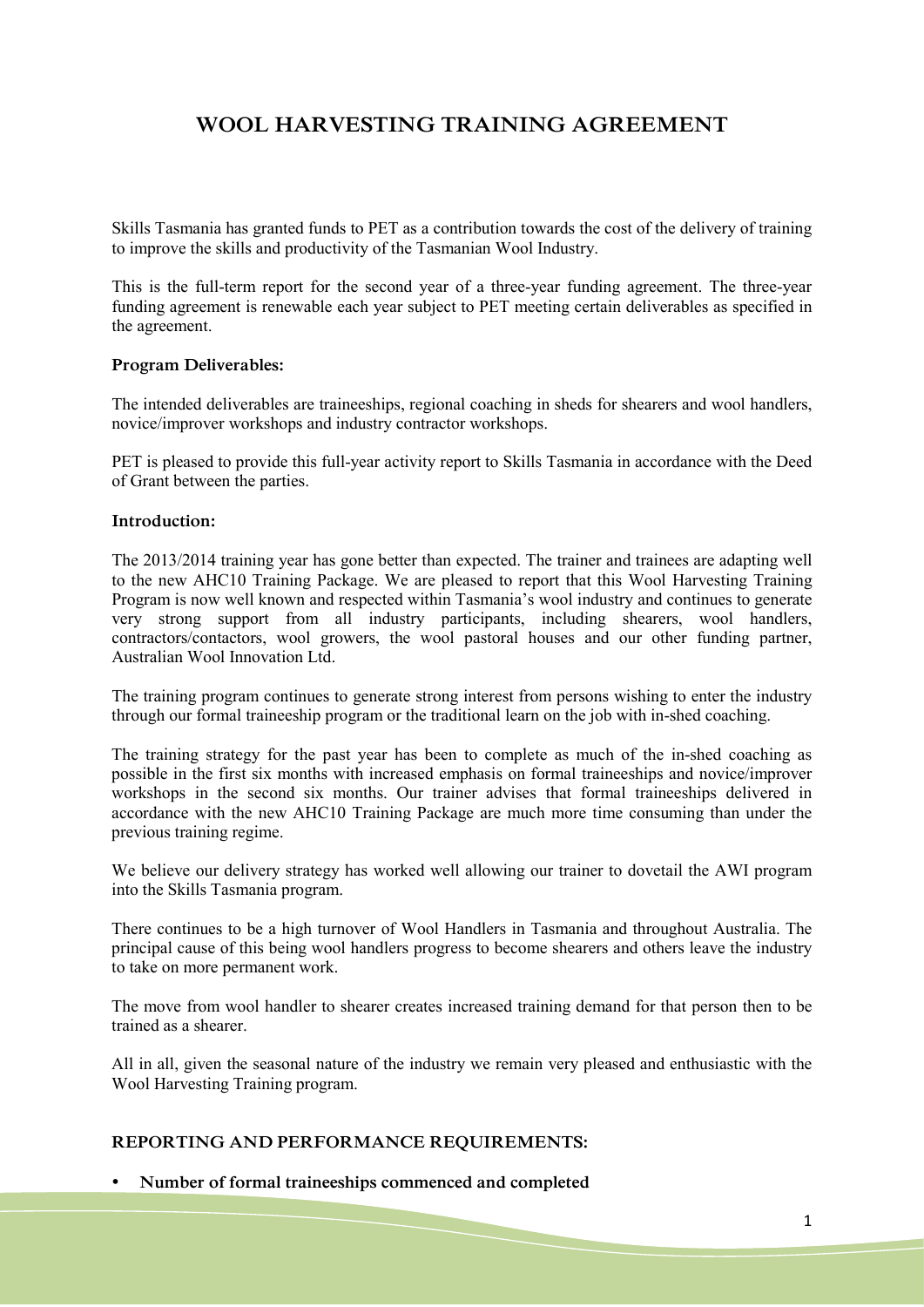### **PET proposal 2013/2014 – 10 formal traineeships**

As at the 30th June 2014 the following formal traineeships are in place:

- 6 Shearing Certificate II completed
- 3 Wool Handling Certificate II completed
- 5 Shearing Certificate III in progress
- 2 Wool Handling Certificate II in progress
- 1 Wool Handling Certificate III in progress

In July 2014, traineeship agreements will be signed for:

1 – Shearing Certificate III – to be signed

1 Shearing Certificate III to be rolled over from Cert II

1 – Wool Handling Certificate III – to be rolled over from Cert II

It takes approximately 8/9 months to complete a Cert II and a further 12 months to complete a Cert III.

We aim to have  $10/11$  formal traineeships progressing through the system each year.

- **Number of formal training schools commenced and completed**
- **PET proposal for 2013/14 – 4 schools – 10 students at each school**

Five (5) formal training schools have been completed.

An assessment school to identify potential trainees was held at "Malahide" in July 2013.

16 learner/novice shearers – 10 days 16 learner/novice wool handlers – 10 days

This was a combined assessment school where PET had 2 trainers present for the duration of the school. PET contracts with Shearing Contractors Association of Australia, Shearer Wool Handler Training to provide the second qualified and accredited trainer to assist at these schools/workshops. A shearer/wool handler introduction workshop was conducted at the Oatlands District High School in August 2013.

19 learners – shearer/wool handlers – 3 days

Connorville – January 2014 8 Novice Shearers/Wool Handlers – 8 days 6 Improver Shearers

Beaufront – February 2014 7 Learner/Novice Shearers – 10 days 1 Novice Wool Handler 2 Trainers present at this school

Jordan River Learning Facility – April 2014 10 Novice Shearers/Wool Handlers – 5 days

 **Details of the provision of regional coaching in sheds to up-skill the current workforce of shearers and wool handlers**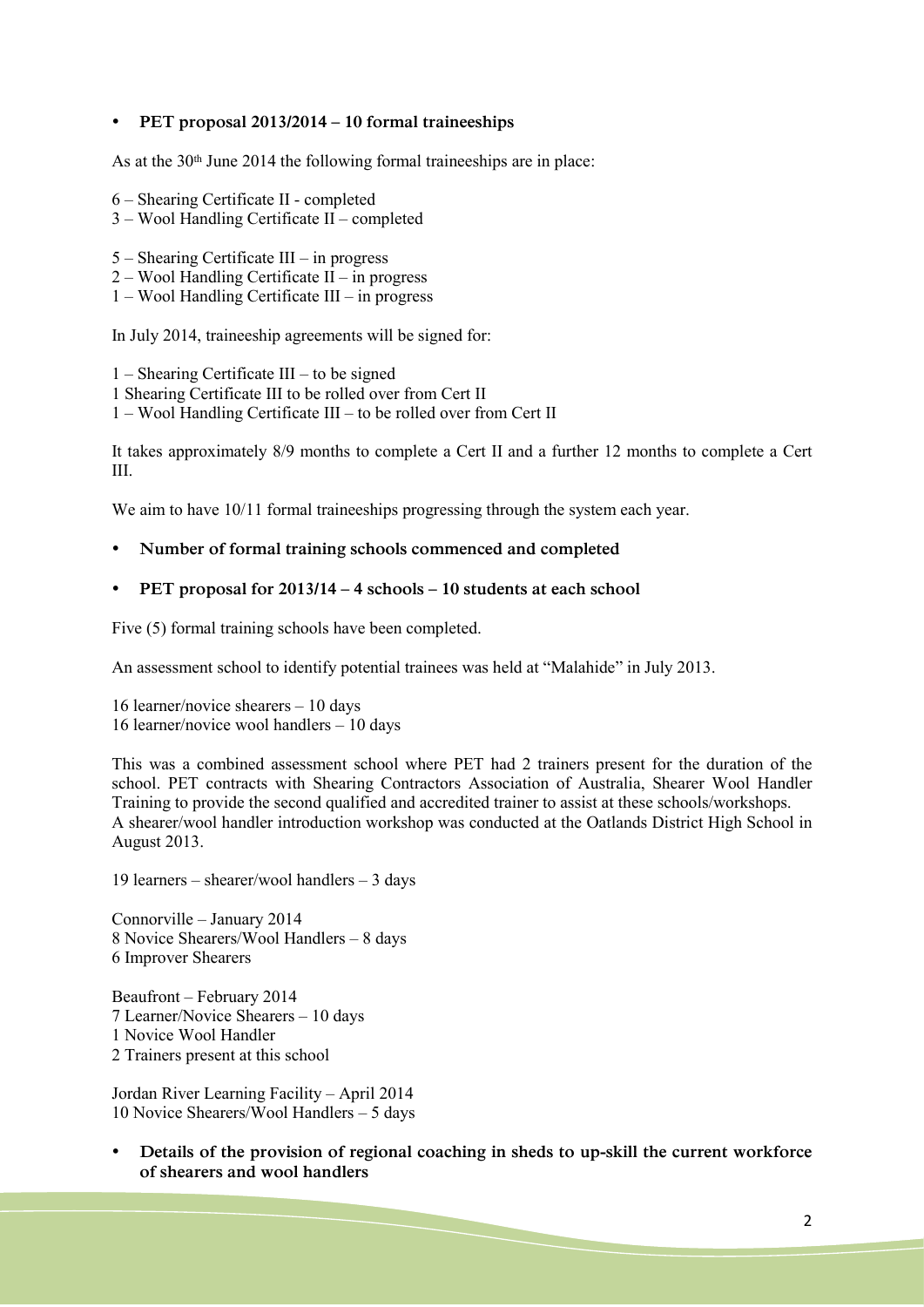# **PET proposal for 2013/14 – up-skill 60 shearers and 50 wool handlers**

One hundred and five (105) sheds have been visited, some several times, during the reporting period.

One hundred and fifty four (154) shearers have received coaching.

One hundred and two (102) wool handlers have received coaching.

The most significant problem identified with shearers has been difficulty in obtaining a good cut. This has involved coaching in respect of grinding combs and cutters. More training is required in respect of comb selection and preparation. Shearers are using merino combs for cross-bred sheep, this is causing great difficulty with cut.

Shearers have also received coaching with regard to new and more efficient shearing techniques particularly in respect to shearing cross-bred sheep the numbers of which have increased significantly over the last four years.

Shearers need to adapt to the larger meat breeds of sheep; shearing technique with particular emphasis on weight management and work, health and safety issues.

Our trainer has also identified work health and safety issues particularly with older shearer's unwillingness to acknowledge the importance of work health and safety.

The most significant ongoing problem identified with wool handling has been lack of consistency with clip preparation. In many instances, this has been occasioned by Wool Brokers continually changing how they want certain clips prepared especially in relation to oddments.

With the trend now moving to meat sheep, wool preparation requires a different methodology.

Wool handlers have received coaching and assistance in adapting to current clip preparation standards.

Much of this is attributed to inconsistency by Wool Classers in clip preparation and brokers having different clip requirements. Brokers need to develop national consistency standards.

Work health and safety continues to be of concern for all principal participants, i.e. shearers, wool handlers, contractors and growers.

 **Details of the provision of novice/improver workshops for those new or relatively new to the industry and to upskill the current novice/improvers**

#### **PET proposal for 2013/14 – 8 novice/improver schools with 4 students at each school.**

One (1) wool handling workshop - Aug 2013 "Malahide" 3 days – 2 wool handlers attended

One (1) Wool handling Workshop – Oct 2013 "Kenilworth" 5 days – 3 wool handlers attended

One (1) Crutching Workshop – October 2013 "Streanshalth" 1 day – 1 shearer attended

One (1) Crutching Workshop – Nov 2013 "Connorville" 5 days – 4 shearers attended

One (1) Crutching Workshop – Nov 2013 "Beaufront"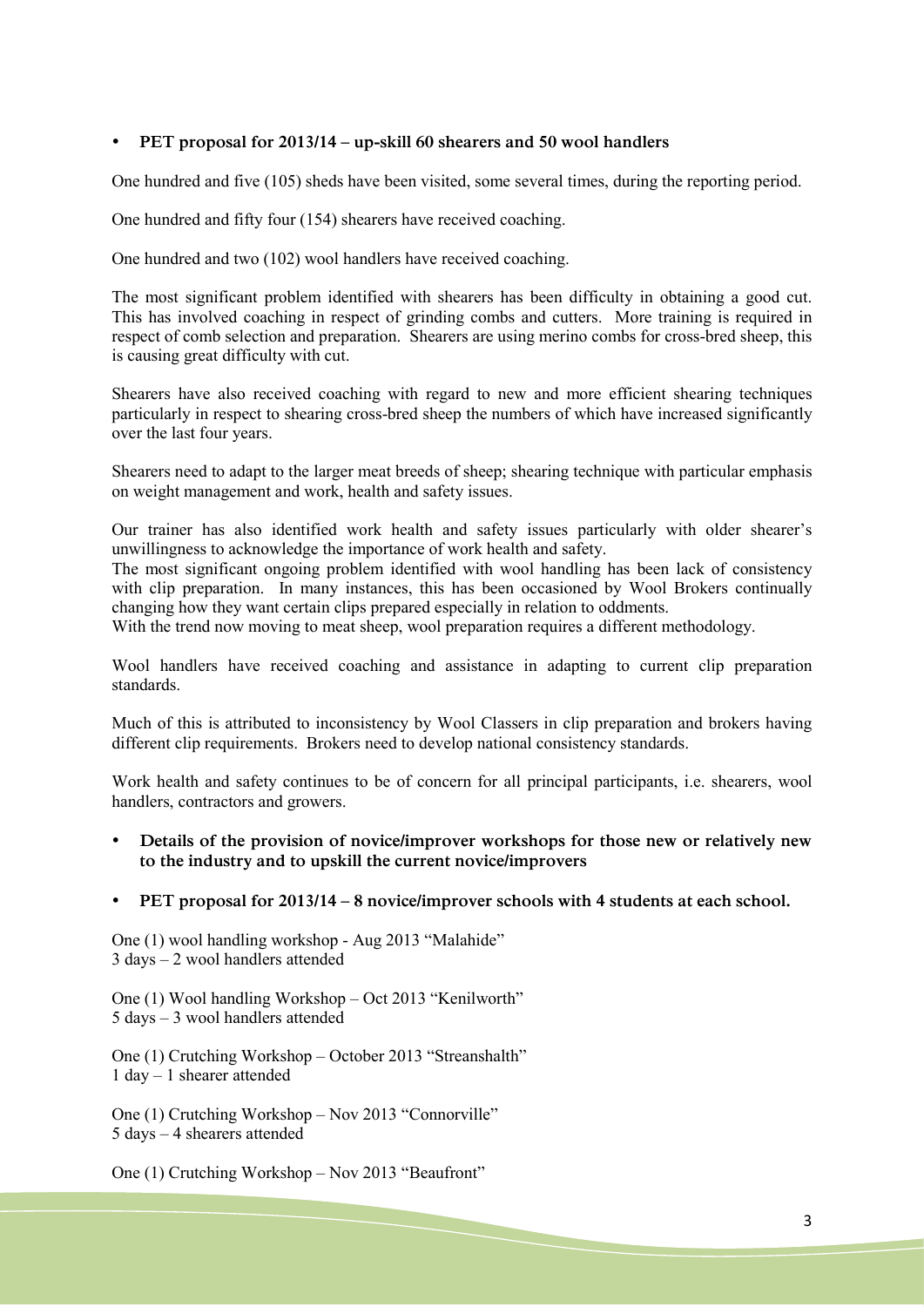3 days – 4 shearers attended

One (1) Crutching Workshop – Nov 2013 "Benham" 4 days – 3 shearers attended

One (1) Crutching Workshop – Dec 2013 "Connorville" 4 days – 5 shearers attended

One (1) Shearing Workshop – Dec 2013 "Jordans" 1 day – 1 shearer attended

One (1) Wool Handling Workshop – April 2014 "Staunton" 2 days – 2 wool handlers attended

One (1) Wool Handling Workshop – April 2014 "Jordan River Learning Centre" 2 days – 1 wool handler attended

One (1) Novice Shearing/Crutching and Wool Handling Workshop – May 2014 "Murrayfield" Indigenous Shed

7 days – 9 Shearers/Wool Handlers

- **Details of the provision of industry contractor workshops to upskill existing contractors, those acting as contractors and those seeking to become contractors.**
- **PET proposal for 2013/14 – 30 hours of training for contractors.**

PET Wool Harvesting Trainer has spent considerable time on a one to one basis with contractors and contactors to ensure they are up to date with the latest industry standards, particularly in relation to clip preparation, work health and safety matters and quality assurance issues.

The last Contractor Workshop was held in February 2014 which 7 contractors attended.

Since that time 16 one to one sessions have been held with individual contractors.

These meetings/discussions/upskilling sessions have been very well received by contractors. They appear to prefer the (one to one sessions).

The trainer also has contact with contractors on a daily basis.

An inclusive contractor's workshop will be held in July 2014 to fit in with the shearing schedule and contractor availability. This will be held at the "Malahide" assessment workshop.

- **Details of the provision of specialist professional development training for the PET shearer/wool handler trainer**
- **PET proposal for 2013/2014 – 76 hours of specialist training**

The PET shearer wool handler trainer has participated in the following professional development training programs.

Five (5) days – National Consistency Workshop by AWI, Wagga, August 2013 Shearing and Wool Handling

One (1) day – Wool Harvesting – Work Health and Safety Workshop – Rural Safety Australia – November 2013